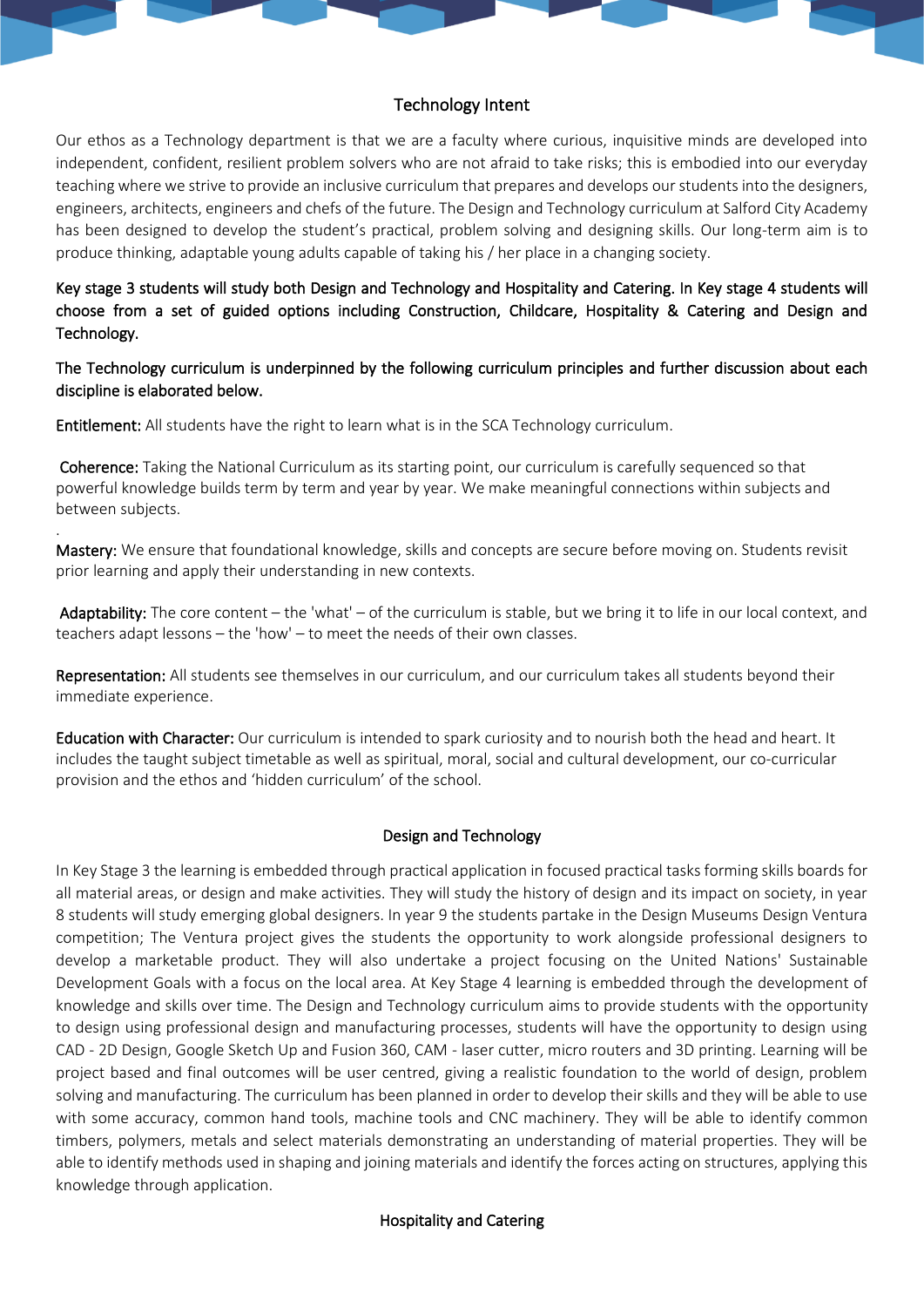Hospitality and Catering provides learners with a core depth of knowledge and a range of specialist and general skills that will support their progression to further learning and employment. Food is a vital part of our daily lives and is essential for life. As our students progress and become adults their lives become busy and all-consuming at times, it is easy to choose food which has been pre prepared. However, it is more nutritious and often cheaper to cook simple, delicious food. Students at Salford City Academy will build on prior knowledge and understanding of nutrition, healthy eating, food preparation, hygiene, cooking techniques, and sensory characteristics. We plan and prepare lessons at SCA to reflect upon student's local environment and support them in the wider world. This gives our students vital life skills that enable them to feed themselves and others affordably and nutritiously, now, and later in life. We give students opportunities to visit local Hospitality and Catering establishments, in order to embed their learning. Students will enhance their understanding, appreciation and acceptance of people from a variety of cultural backgrounds through the preparation of food from different countries, religious beliefs and Special dietary requirements, by providing nutrition dishes for local primary schools using the SCA food truck and SCA events, such as awards evenings. Through our hospitality and catering curriculum we ensure our students are equipped with the skills and knowledge to lead healthy lives by showing them how to prepare balanced meals as part of a healthy diet. Our curriculum lays a foundation for all students to experience a variety of food, learn cooking skills, learn about healthy eating, consumer awareness and food safety. This enables them to become more independent and to be able to make informed choices now and in the future. Level 1/2 Vocational Award in Hospitality and Catering at KS4 provides an opportunity to learn about issues related to social, moral, and environmental problems with a core focus on nutrition and food safety and how they affect successful hospitality and catering operations. Students will also have the opportunity to develop a range of transferable skills of problem-solving, organisation and time management, planning and communication. All of which these key skills work toward solving real life problems. The learning undertaken at SCA will enable our students to consider the needs of individuals and the wider environment. Students will embark on real world issues and use prior and existing knowledge that they have gained from theoretical and practical studies, of each assessment criteria to develop a suitable solution.

#### Construction

The Construction Curriculum at KS4 allows students to study BTEC Construction and the Built Environment. The qualification is the same size and level as a GCSE and is aimed at everyone who wants to find out more about construction and the built environment. It will give students the opportunity to learn about one of the most important sectors in the UK economy. Students will study the following three compulsory units, covering the fundamental knowledge, skills and understanding required for construction technology and design: construction technology, scientific and mathematical application for construction, construction, and design. Students will build on the knowledge gained in the compulsory units by studying one further unit called 'exploring carpentry and joinery principles and techniques. This unit provides students with an opportunity to develop a wider understanding and appreciation of a specific aspect of the construction industry and includes practical work. This qualification will enable students to develop a theoretical and practical knowledge of the built environment alongside some practical skills. It will also enable students to engage with the mathematical and scientific principles that underpin the construction industry, and to explore the impact of design through research and the application of their own ideas in response to a design brief. This qualification will allow students to progress to further vocational study at level 3, such as a BTEC National in Construction and the Built Environment, or Engineering, or academic study such as A levels. The broad content may help successful learners enter a range of apprenticeships, for example in craft trades or built environment design.

#### Childcare

This Level 2 Technical Award in Child Development and Care provides learners with the opportunity to gain a vocational qualification that gives a basic introduction to the sector. Designed to meet the needs of learners from the age of 14 years. Includes the knowledge and understanding of child development and well-being necessary for working with children in a variety of childcare settings. It is aimed at a range of learners who wish to be introduced to childcare and development of children aged 0-5 years. Provides learners an insight into their preferred learning styles and assists in developing their ability to study across curriculum. It provides students an insight into how to work effectively in a workplace environment and what is expected of them.